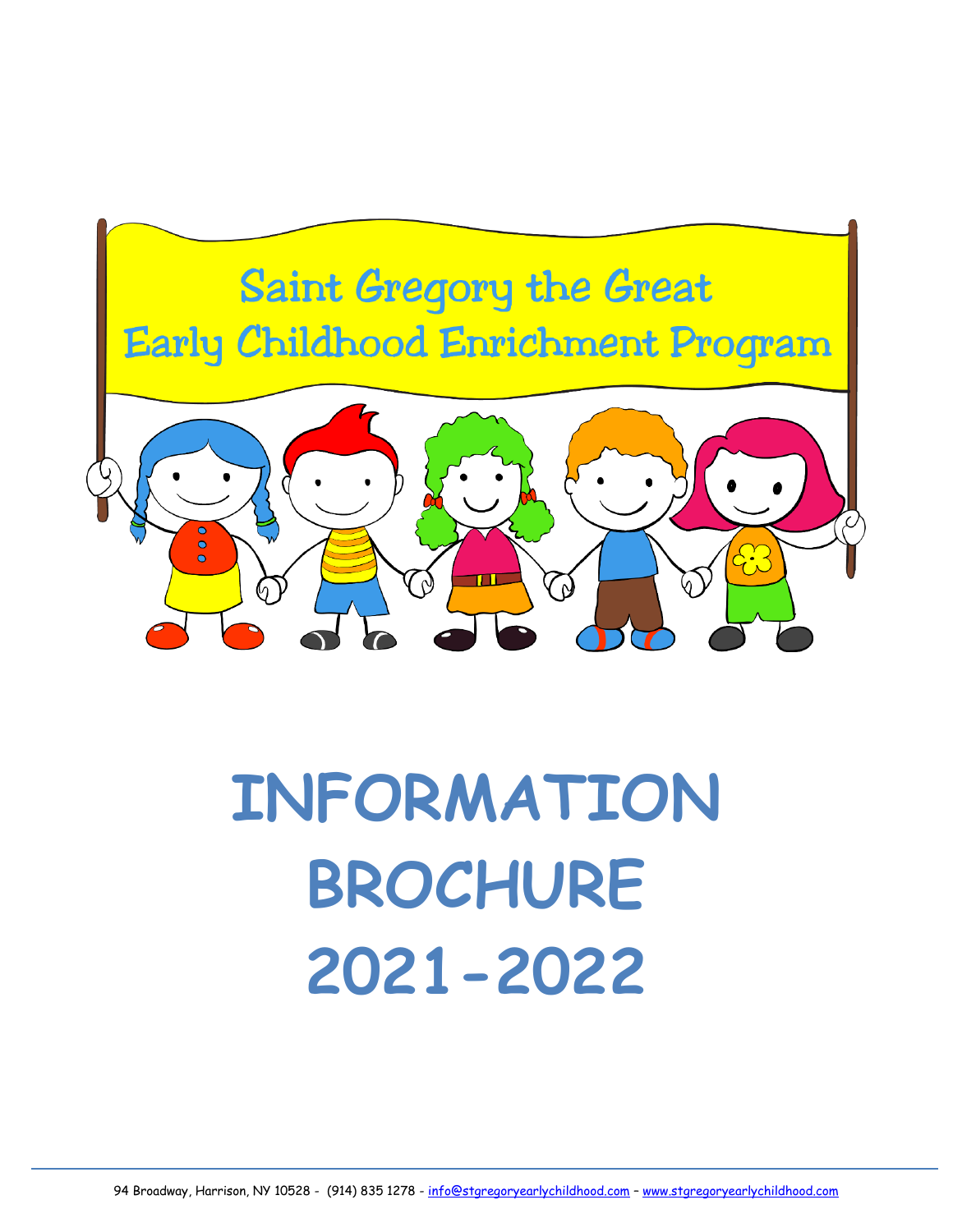# **Word of Welcome**

Saint Gregory the Great Early Childhood Enrichment Program provides a safe, loving, nurturing Christian environment that fosters a love of learning. Children are encouraged to discover the joys of learning about themselves, about God's world around them and about their place in that world. We offer a curriculum supporting the basic building blocks of education while providing opportunities for your child to take giant steps forward as they grow. Our school offers an atmosphere in which children can learn to live effectively with themselves and others and also begin to acquire a sense of identity, while experiencing many chances for success.

We hope to create a spirit of joyfulness in the learning process in order to encourage, support and motivate each child to realize their full potential.

We welcome all residents of Harrison and its surrounding towns and villages to visit our learning community here at St. Gregory the Great.

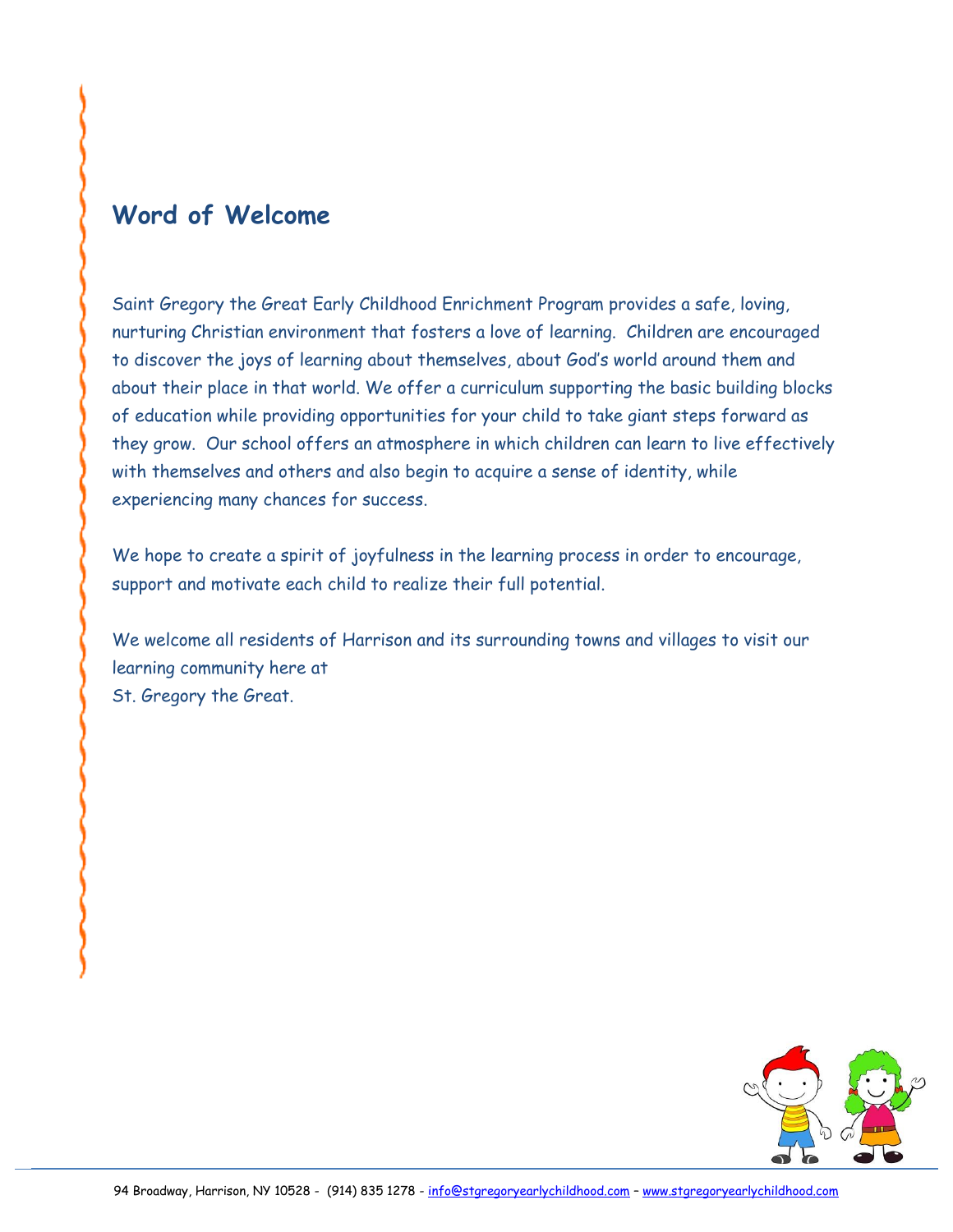# **Director's Message**

The start of Preschool is an exciting, but sometimes scary moment for you and your child. Whether your little one attends school for a few hours a week, or several hours a day, there's much to do and think about.

Everything about the Preschool environment is designed to help your child learn and grow. When you walk into your child's classroom, you will find a large, colorful room divided into carefully planned interest areas. It will be filled with bright, primary colors and a variety of materials for your child to manipulate, explore, snuggle, play with and share. The room is especially designed to encourage your child's natural curiosity and desire to learn about his/her world.

The organization of their Preschool classroom sends important signals to children about "what there is to do and how to do it." Research indicates that a well-organized classroom helps children learn and motivates them to interact positively with each other.

Preschool classrooms are usually organized around interest areas or learning centers. These areas allow children to play and explore materials with the guidance of the teacher either individually or in small groups. Your child's classroom will have many of the following learning centers, but the arrangement and composition of the centers will vary.

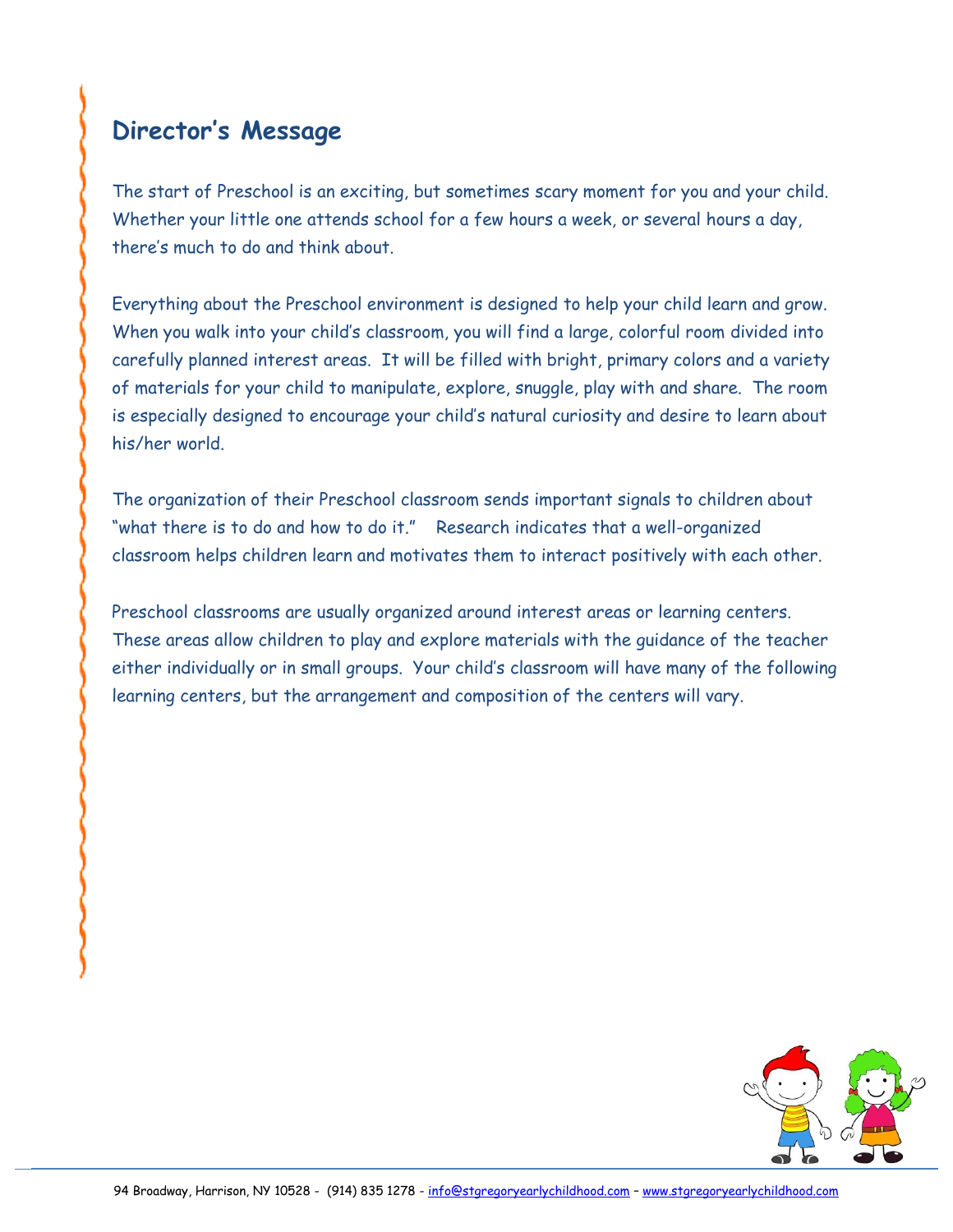## **Art**

Here are the raw materials for creativity - colored paper, crayons, markers, tape, paste and safe scissors, which are set out on shelves and tables. Children may be engaged in a variety of activities, such as: tracing outlines of leaves, cutting out shapes and pasting them in patterns on colored paper, painting at an easel, or making things with play-dough. Art projects may be done either independently or simultaneously as a class activity. Children are developing small muscle control and hand/eye coordination, as well as creativity.

# **Blocks**

Wooden blocks of different sizes and shapes are arranged on shelves along with small cars and an assortment of \*little people\* to encourage children to build replicas of their world, or creations of their imaginations as they practice symbolic representation. They are developing an understanding of the relationships between size and shape, and the basic math concepts of geometry and numbers.

# **Dramatic Play**

Children experiment with different roles as they explore the familiar and the unknown through pretend play. The area is filled with props and dress-up clothes to encourage imagination.

# **Rug**

This is where the entire class gathers for Circle Time to listen as the teacher reads a story or explains an upcoming project. Children often begin and end the day on the rug area.

#### **Literacy**

Here, children explore the world of books and feel safe and secure as they are introduced to reading. Brightly illustrated children's books are displayed on low shelves. Children can curl up on a rug with books they have selected, or lounge against large, comfortable, multicolored cushions. Children with headsets can listen to tapes of stories, following the pictures in their books.

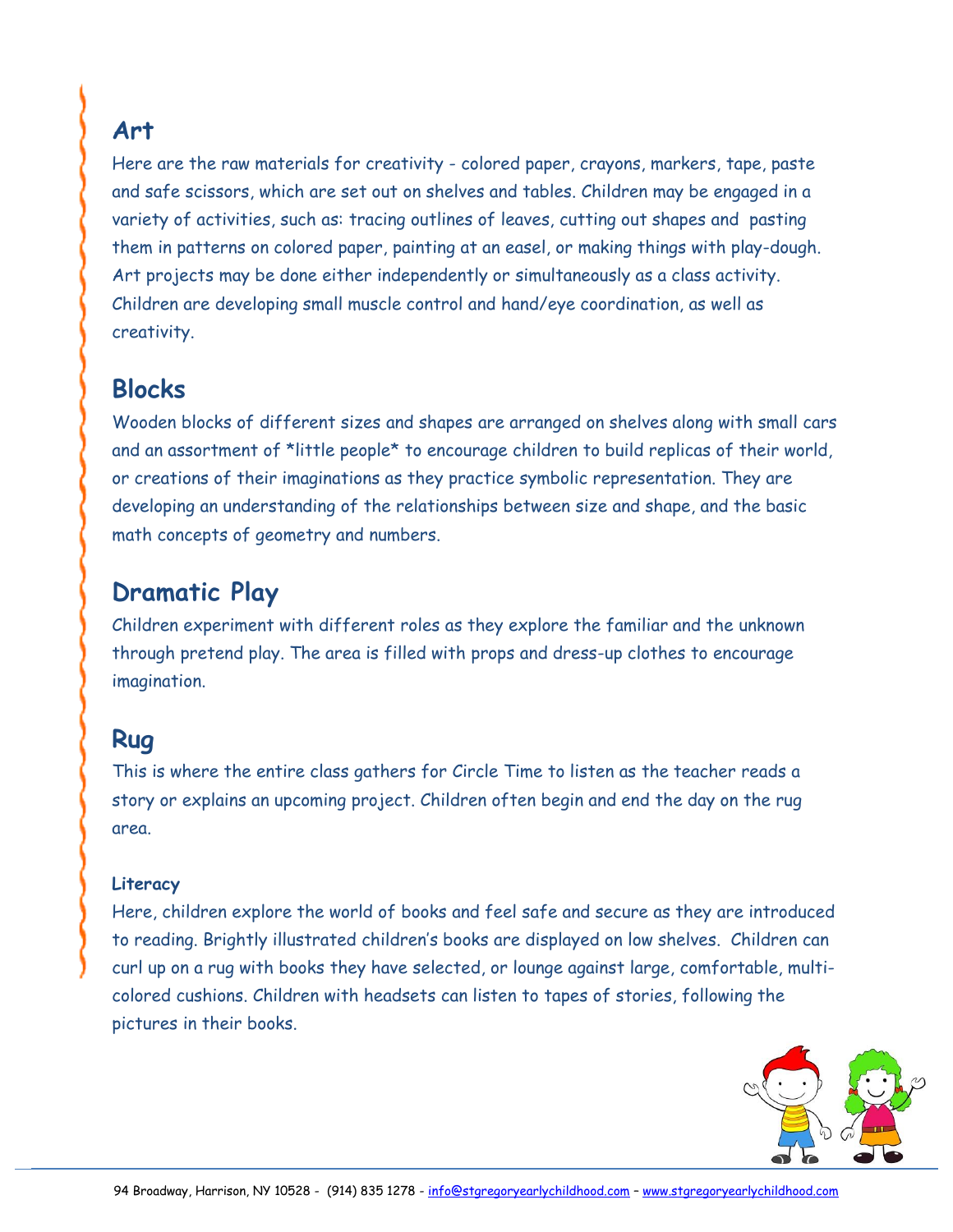# **Manipulative Play**

In this area of the classroom children may be carefully stringing beads into colorful patterns, building a complex structure out of Legos, or putting the pieces of a puzzle together. It is here that children develop fine motor skills by using their fingers and hands in creative ways. They also learn eye/hand coordination.

# **Playground**

Outside, there is a safe, enclosed area with structures for climbing and balancing, and balls of different sizes to encourage large muscle control and coordination. On rainy days we have the luxury of a spacious gym where children can play familiar childhood games.

# **Science**

The teacher puts out interesting objects from nature, such as leaves, rocks, and seashells, for children to examine with a magnifying glass, plus paper and markers to draw them.

# **Sensory**

Water and sand tables equipped with boats, cups, funnels, and sieves encourage children to explore mediums like water and sand, to understand the physical world, and to develop concepts underlying math and physics.

# **Pre-Readiness Skills**

Hopefully, all these learning centers and interest areas will enable your child to gain the right mix of pre-readiness skills listed below:

\*\*Enthusiasm Toward Learning \*\*Solid Oral-Language Skills \*\*The Ability to Listen \*\*The Desire to Be Independent \*\*The Ability to Play Well with Others \*\*Strong Fine-Motor Skills \*\*Basic Letter and Number Recognition

The acquisition of all these skills will prime your children to be successful in school.

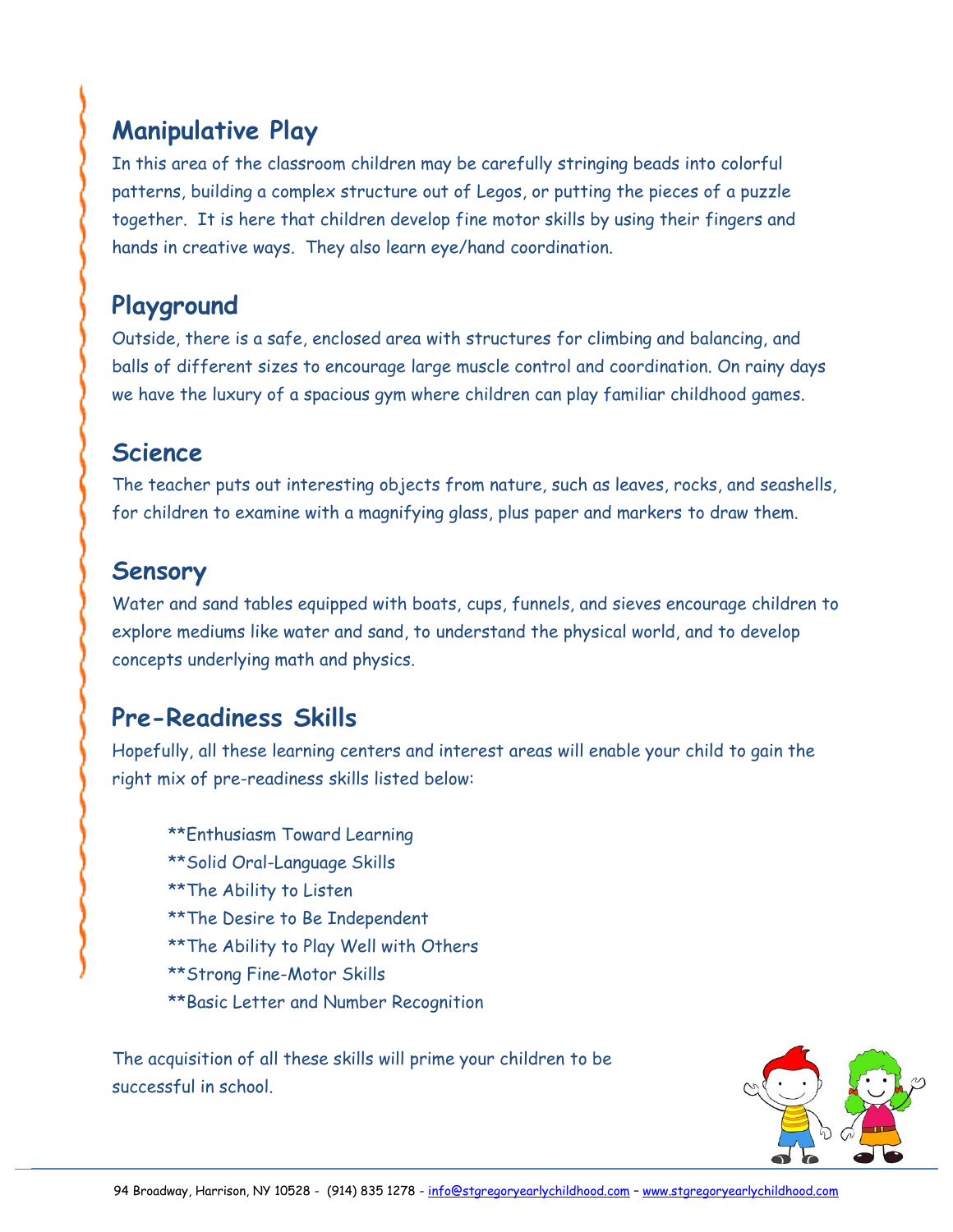Our highly qualified and dedicated staff here at Saint Gregory the Great Early Childhood Enrichment Program is eager to make this transition as easy as A, B, C.

In our program you will see:

- Frequent, positive, warm interactions among teachers and children
- Planned learning activities appropriate to children's age and development, such as:
	- o Block building, dress-up, painting, reading stories, play-dough, and active outdoor play
- Specially trained staff
- Ongoing professional development for the staff
- Enough adults to respond to individual children
- A variety of age appropriate materials
- Respect for diversity
- A healthy, safe, inclusive environment
- Regular two-way communication between teachers and parents
- Effective administration
- Ongoing, systematic evaluation of the program and individual children

During the preschool years, a child establishes many patterns of behavior. Saint Gregory the Great Early Childhood Enrichment Program provides a curriculum designed to develop and encourage the establishment of positive patterns that will serve each child for many years. Each area of our curriculum helps children to see that they are growing, learning individuals who can solve many of their own problems and who can contribute to the group.

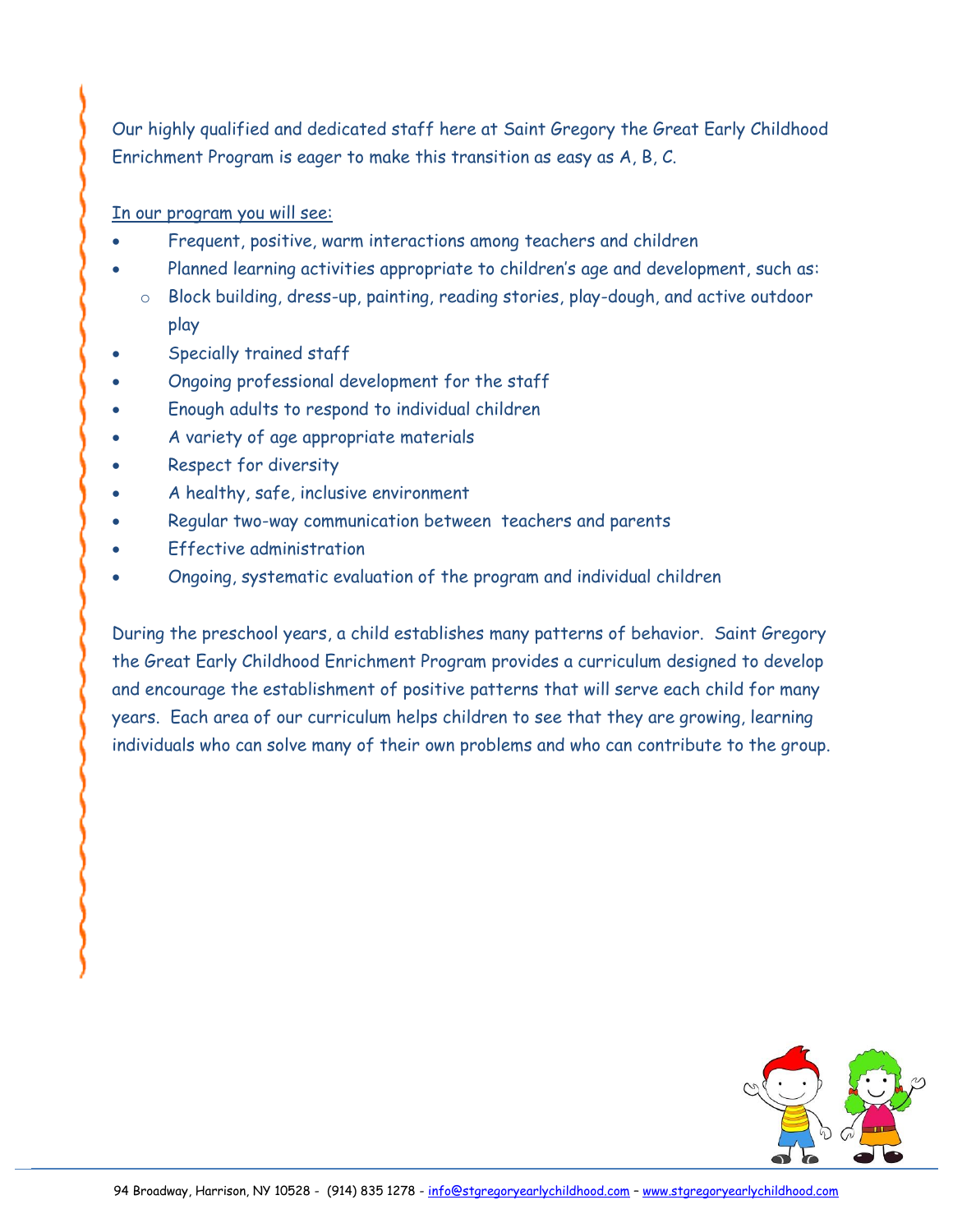- Spiritual Development Children are led to see themselves as a valued part of God's created world. As a part of the world, they are encouraged to act in a considerate and loving manner toward all of creation.
- Social Development Children are encouraged to develop self-help skills (managing their own clothes, toileting, hand-washing and cleaning up). They learn to share, cooperate and be a friend. Children also learn leadership skills and how to interact in large and small groups.
- Emotional Development We promote each child's feeling of self-worth, recognize that there are individual learning styles, and help each child strive towards his or her potential. Each child's feelings are validated. Respect for self, others and objects is fostered through modeling and encouragement. Children are urged to distinguish between feelings and the acting out of feelings. They are encouraged to recognize that some of their actions must be limited and channeled. Children are also directed to understand how their actions affect others.
- Art Children explore a wide variety of media and are encouraged to make choices and evaluate their own work. These activities increase hand-eye coordination and small muscle development. Children learn to experience creative art as a "process" not a "product." In teacher directed activities, different art media are also used to reinforce cognitive skills.
- Music Music is a wonderful learning tool. It is used throughout the school day to focus the children's attention on the topic at hand. For example: children pick up math concepts with "Five Little Pumpkins Sitting on a Gate"; they develop gross motor skills and learn to name body parts by doing "Head, Shoulders, Knees and Toes"; and they explore feelings when singing "If You're Happy and You Know It." We also sing, dance and play music for the pure joy of it.
- Science Preschool children are natural scientists. We encourage this curiosity through exploring the world around us with all five senses. Magnets, magnifying glasses and cooking activities are some of the tools that may be used to encourage an aptitude for inquiry.

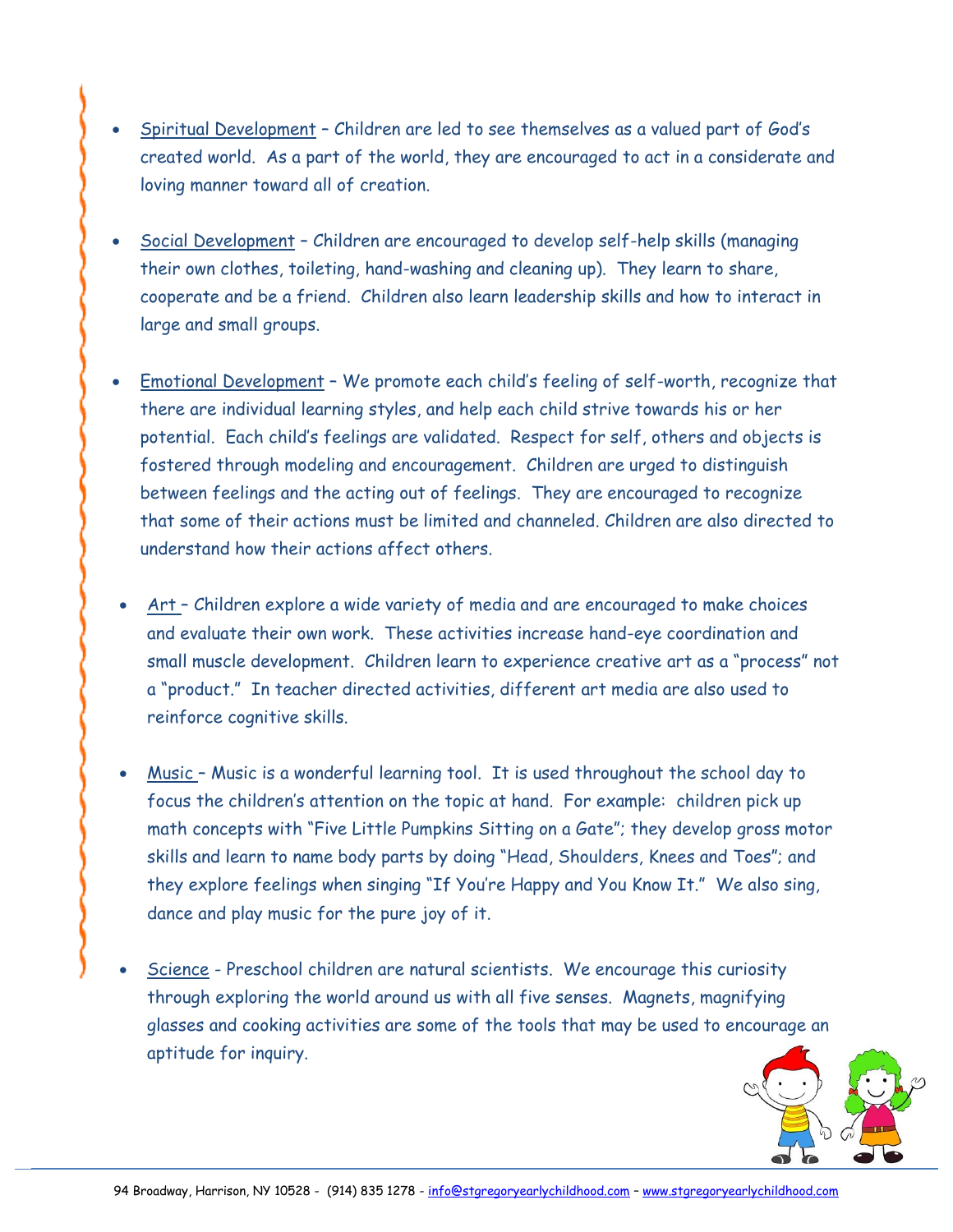- Literature As children listen to stories, they will increase their listening skills and add to their vocabularies. As they discuss these stories, they will increase their ability to express themselves verbally while expanding their comprehension skills, sequencing and critical thinking. Children also have free access to books to look at, explore and appreciate on their own.
- Math Children become familiar with the basic geometric shapes. They are exposed to the pre-math concepts of patterning and sequencing. Children begin to recognize the significance of numbers in daily life in activities such as cooking, block building and through the calendar. They explore number concepts and do simple counting through finger plays, flannel stories and games.

#### **Extra-Curricular Activities**

The following extra-curricular programs are offered at St. Gregory's for an additional fee. These programs are optional.

- Cooking Crew
- Get Up and Groove
- Happy Feet Soccer
- Kinderbox Kids
- Math Rocks
- We Play, We Learn

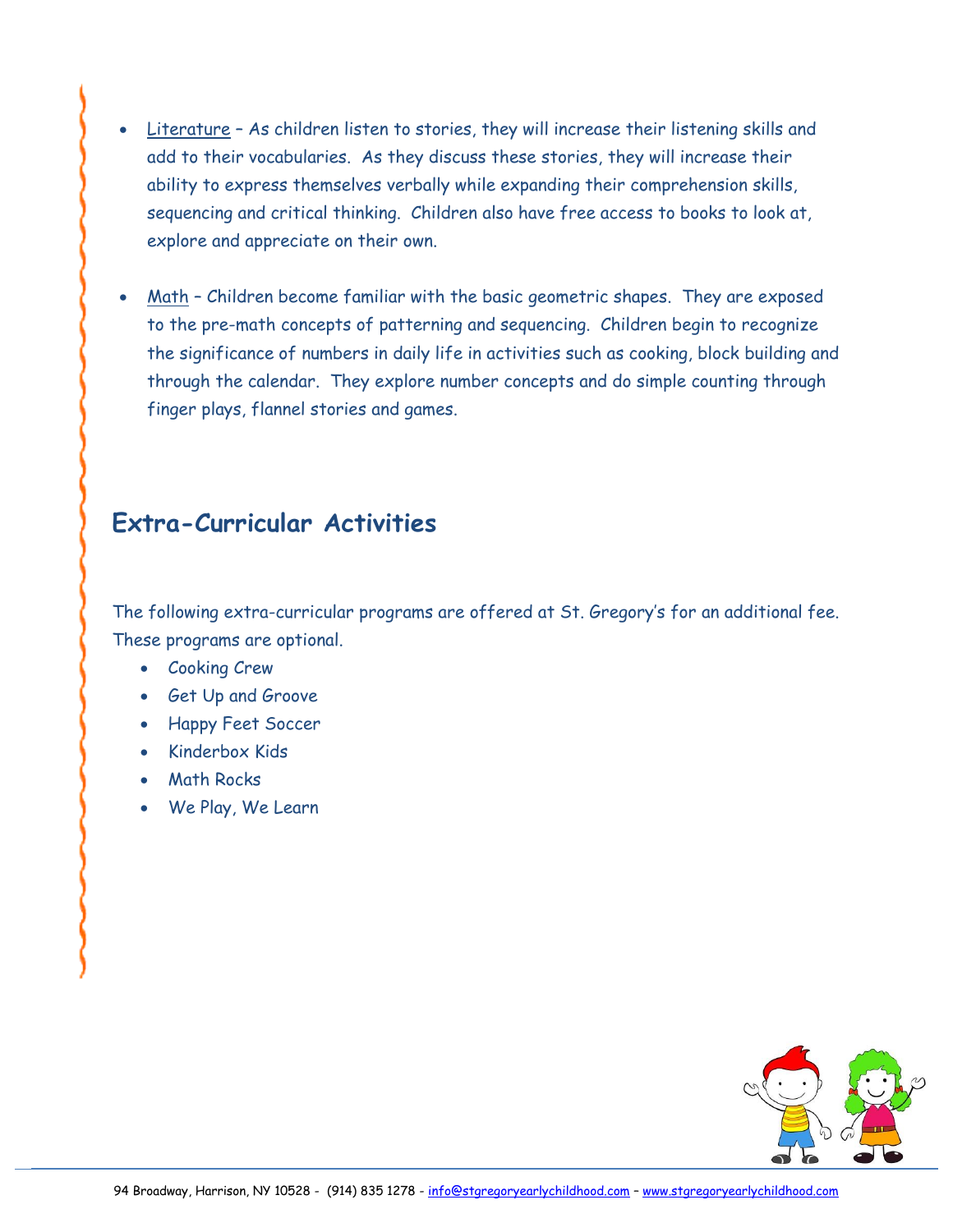# **Philosophy of Education**

Saint Gregory the Great Early Childhood Enrichment Program is committed to the Catholic tradition of life and to providing a quality education for children in partnership with parents and/or guardians. We endeavor to emphasize a positive, creative, learning environment wherein the physical, emotional, social, intellectual, moral and spiritual development of each child is nurtured. Thus the individual differences of the children, arising from their varied home backgrounds and environment, are taken into consideration so that each student may develop a healthy self-concept. Saint Gregory's is committed to caring leadership, competent teaching, and cooperative endeavors with students, parents, and guardians.

#### **Child to Teacher Ratio**

Saint Gregory the Great Early Childhood Enrichment Program maintains classroom ratios in accordance with those set forth by the New York State Office of Children and Family Services. Our child-to-teacher ratio is 1:7 in the 3 year old classes and 1:8 in the 4 year old classes.

*\*\*During the Covid Pandemic we only have a maximum of 15 children in a static/stable classroom according to CDC Protocols.*

#### **Our Program Provides**

An awareness of God, our Creator Learning that fosters exploration and inquiry Meaningful and relevant learning experiences that include:

- manipulation of different materials
- dramatic play
- large muscle activities
- cooking
- participation in simple games
- exposure to literature, math, music,
- science and nature

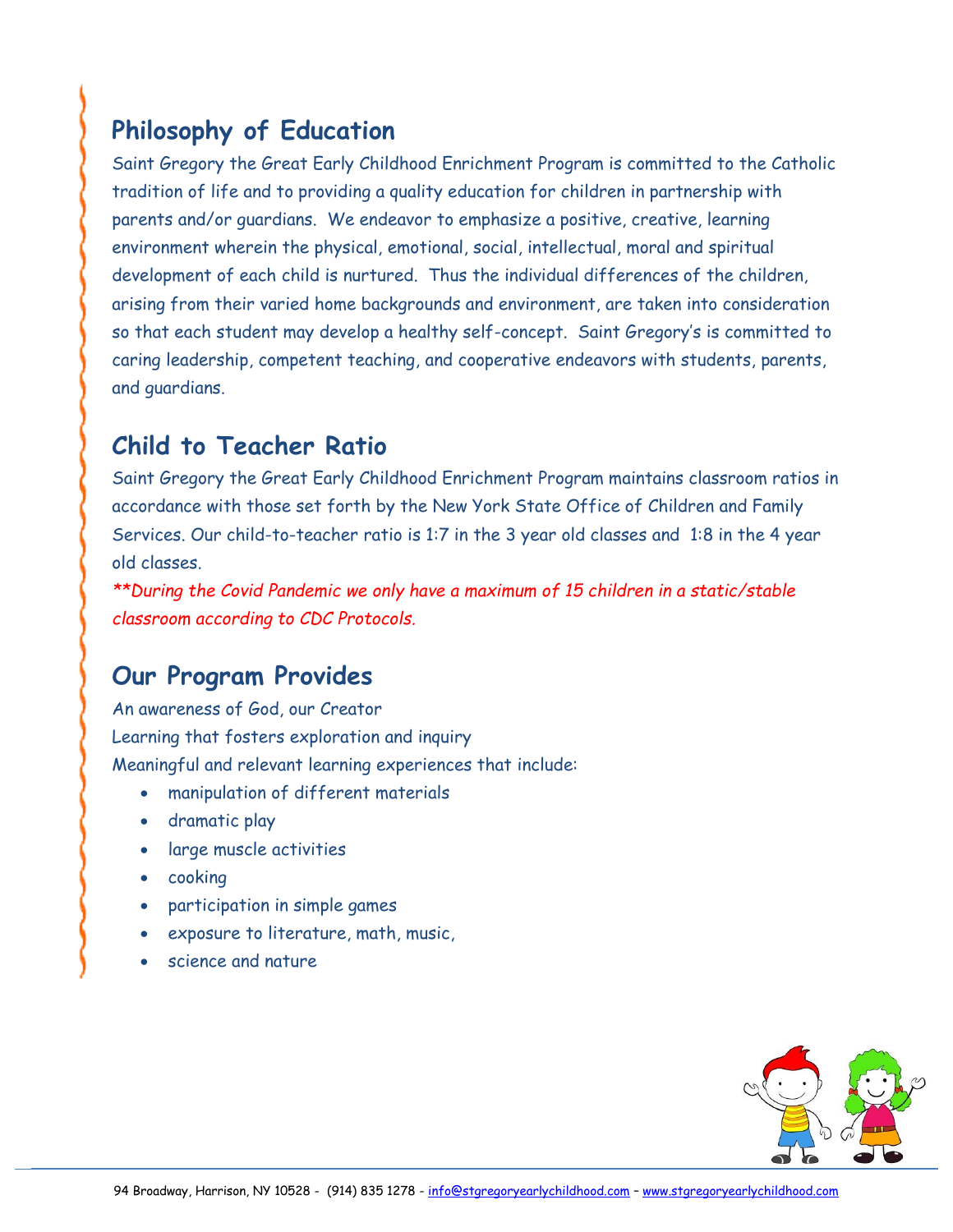# **Acquisition of Basic Skills**

- Creative activities that develop a child's imagination
- Active hands-on-learning
- Interactive teaching and cooperative learning
- Thematic activities
- Social interaction
	- o Indoor and outdoor play, which provides opportunities for exploration, experimentation and manipulation

## **Parent/Teacher Association**

We recognize that educating children is a team effort and that the participation and support of parents is critical to a school's success. Thus, we encourage our parents to become actively involved in our school's PTA, which offers parents a very special opportunity to work with our staff in developing a strong link between home and school. We consider parent volunteers a very special resource. Parents are encouraged to help in our program and with extracurricular activities. Please call the Director if you have time or skills you can donate to make our early childhood program a better place for students to learn and grow. *During the Covid-19 Pandemic PTA Meetings will be held virtually*

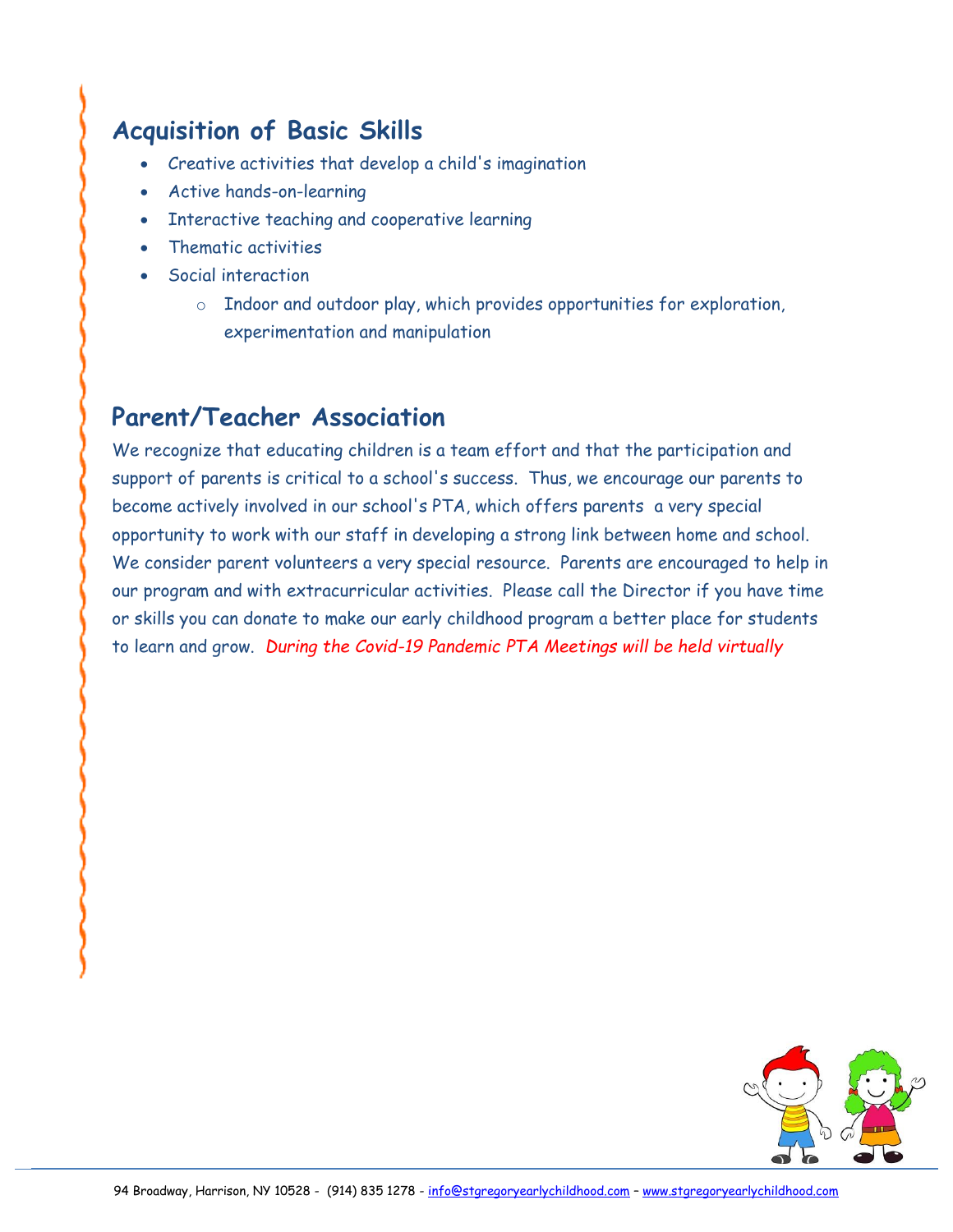## **Accreditation**

Saint Gregory the Great Early Childhood Enrichment Program, an integral part of Saint Gregory the Great Parish, is a Catholic institution which adheres to the mandates of the New York State Department of Education. Our program also conforms with the mission, philosophy and goals of the National Association For the Education of Young People by promoting standards of professional practice. Saint Gregory the Great Early Childhood Enrichment Program is licensed by the New York State Office of Children and Family Services.

#### **Non-Discrimination Policy**

Saint Gregory the Great Early Childhood Enrichment Program admits students of any sex, race, color, nationality, and ethnic origin to all the rights, privileges, programs and activities generally accorded or made available to students at the school. It does not discriminate on the basis of sex, race, color, nationality or ethnic origin in administration of its educational policies, athletic or other school administered programs.

# **Our Staff**

Our staff consists of an Educational Director who has a Masters Degree in Education, New York State Certification in Elementary Education N-9, and years of experience in school supervision and a Professional license in School Administration. In addition, a teaching staff of experienced and highly qualified early childhood professionals are in charge of daily instruction, with the assistance of trained classroom assistants.

#### **Admissions and Calendar**

The New York State Education Department recommends that every child admitted to an Early Childhood Program for 3's be two years and nine months old by September 1st of the year they enter school. A child admitted to an Early Childhood Program for 4's must be three years and nine months old by September 1st of the year they enter school.

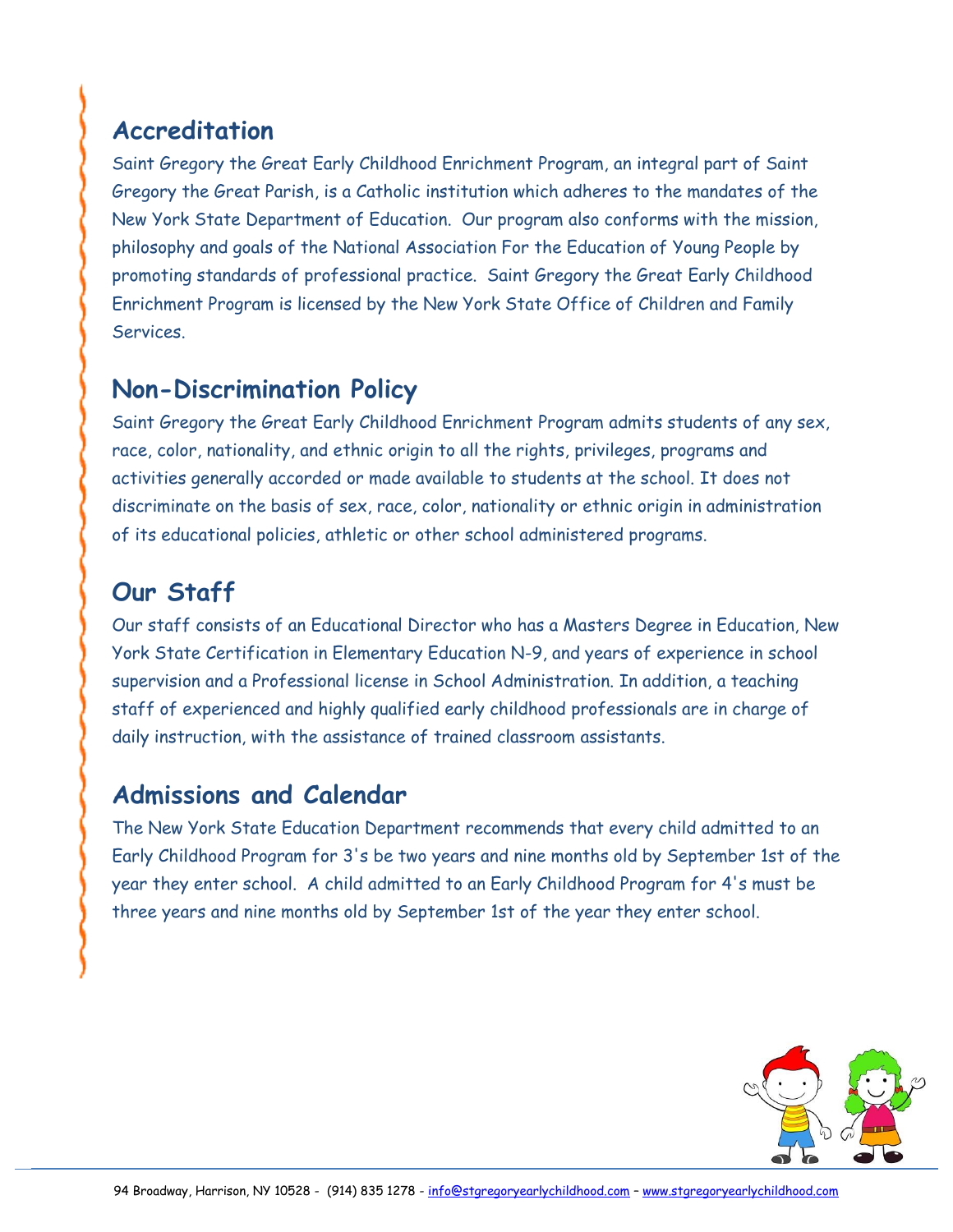# **Enrollment**

Interested parents and children are invited to tour the school, meet the staff, review and complete all of the necessary paperwork for enrollment. Upon receipt of the completed application and the registration fee, placement will be made. An interview is required for admission.

*\*\* During the Covid-19 Pandemic, virtual tours can be found on our website stgregoryearlychildhood.com under the Teachers Tab.*

It is necessary that the following information for each child be completed for each child's school file:

- Attestation Form
- Baptismal Certificate (If Applicable)
- Birth Certificate (State Issued) or Passport
- Child Development History Form
- Child Pick Up Form
- Current Medical Form & Record of Immunizations,
- Dental Form
- Emergency Card
- Emergency Information Form
- Napping Policy
- NYS OCFS Registration Form
- Non-Refundable Registration Fee
- Photo / Directory Permission Form
- Registration / Tuition Form
- Tuition Enrollment Form

The school year begins in mid September and runs to early June. We will follow the Harrison Public School's vacation and holiday schedule, with the exception of Jewish Holidays. It is at the sole discretion of the Director to change or revise the school calendar if necessary.

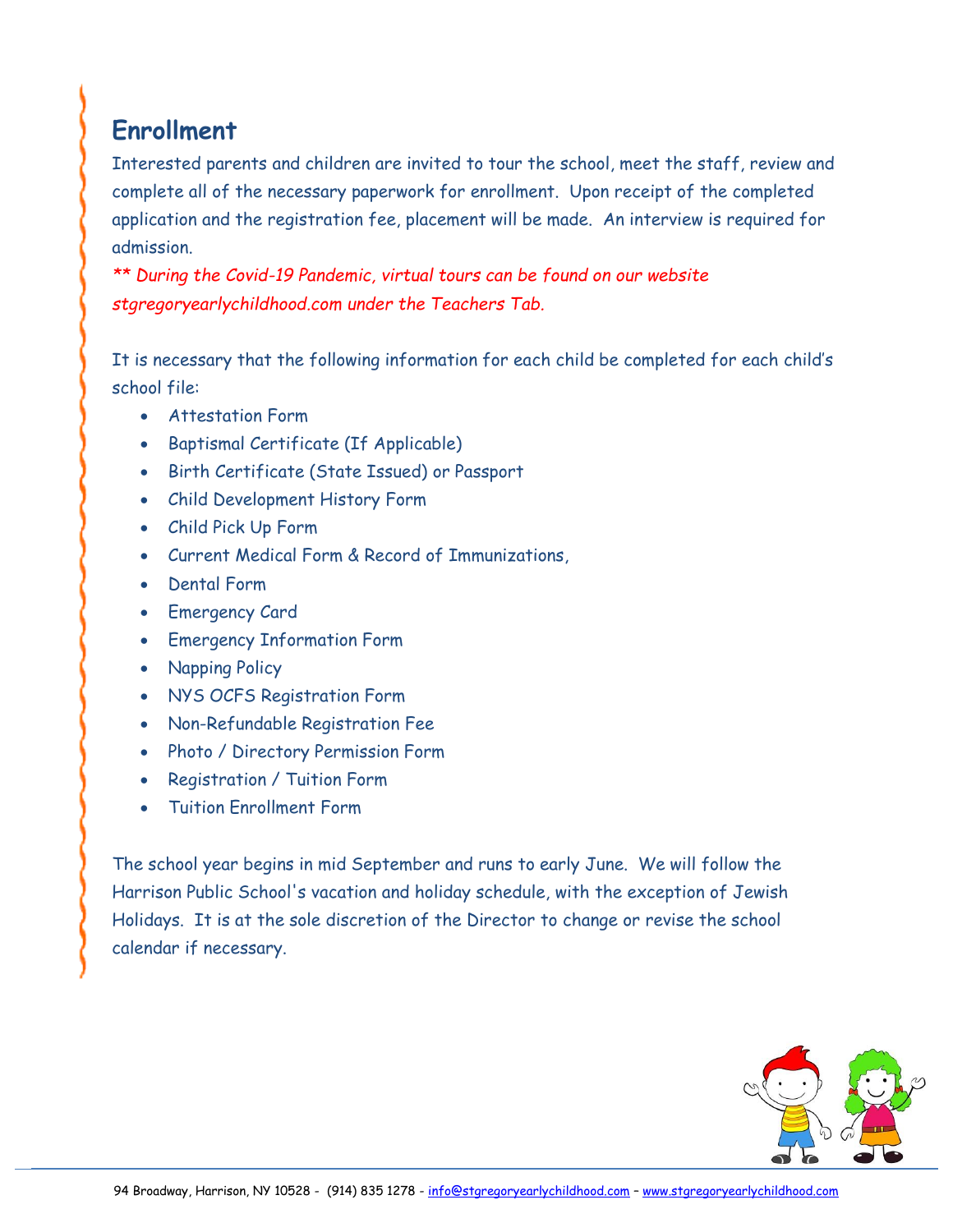# **Napping/Sleeping Arrangements**

Napping and Resting Arrangements are made in writing between the parent and the program in the Pre School Registration Packet. Such arrangements shall include the area of the program where the child may rest or nap, how the child will be supervised, consistent with the requirements of section 418.8 of OCFS Regulations. The resting places are:

- Located in a safe area
- Located in a draft free area
- Will be where children are not stepped on
- Be in an area where egress is not blocked
- Allow a person to move freely and safely within the area to check on or meet the needs of children
- Be at least two feet apart from each other

Children who do not wish to nap are offered a quiet play area, or they may be seated to read a book or select a puzzle to complete, or sit at a table and draw.

Children who attend *extended day classes* are given a rest time daily. This is done immediately following their lunch period. Each family is asked to supply a rest mat for their child as well as individual clean mat coverings (fitted crib sheet or king size pillow case). These will be sent home weekly for laundering. Rest mats are stored separately so they do not come in contact with the sleeping surfaces of another child's rest equipment. Rest mats are cleaned daily. The rest mats are placed on the carpeting portion of the classroom. Students will be supervised by classroom personnel. Soft and soothing music is played during this period and blinds are drawn. The rest period lasts approximately 30 minutes. If a child is asleep at the end of the rest period, we will not disturb them.

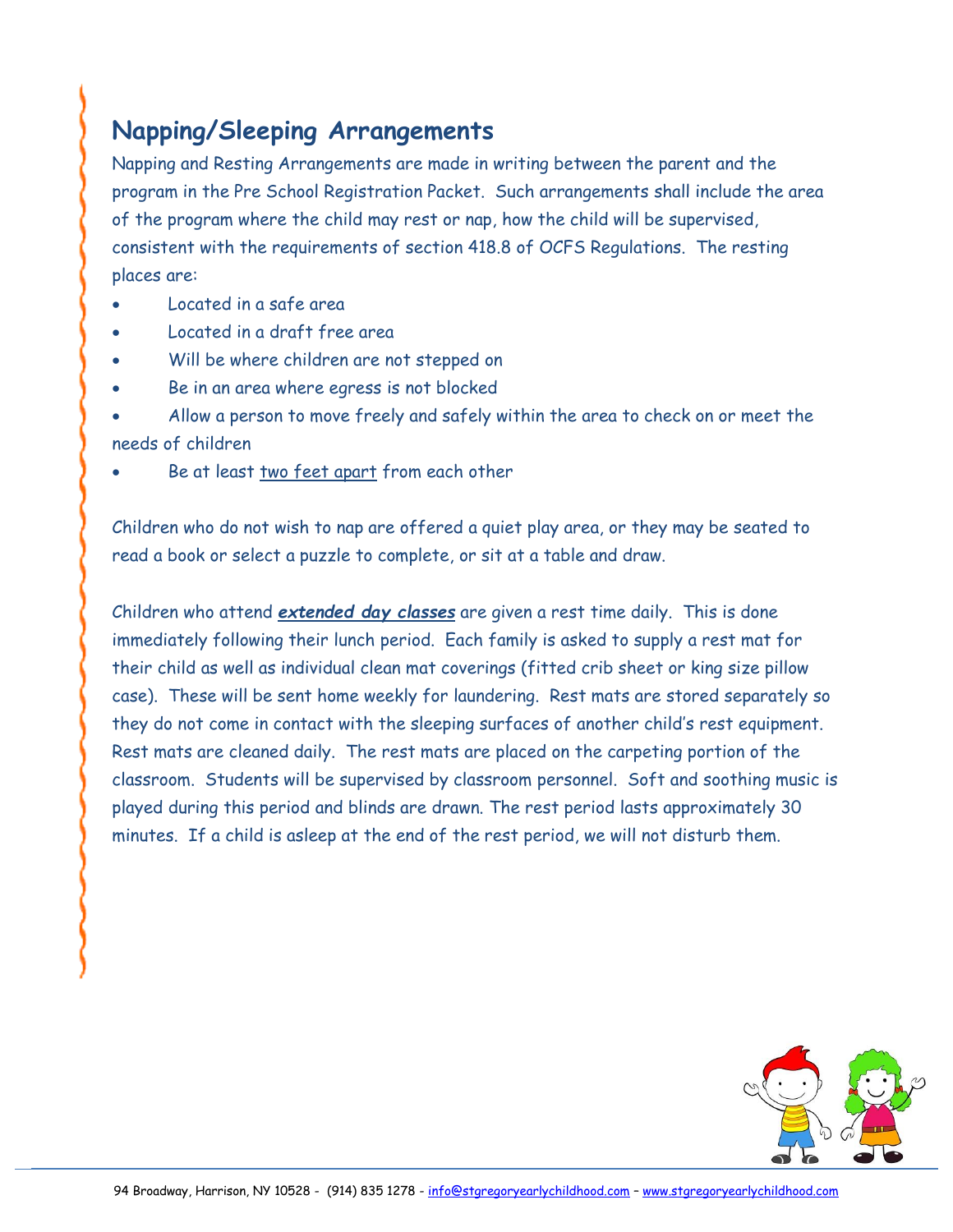During the course of a very busy morning a child in the *half day program* may need to rest or possibly take a short nap. The program has extra mats to accommodate that child. The classroom teachers will disinfect the mats after each use. The primary reason for this policy is to make sure children do not become irritable and it enables teachers to make the rest of the day manageable. Parents will be asked to sign off on this policy. Mats are available as needed and are stored and cleaned daily.

Further reminders:

- o Mats located in approved day care space
- o Mats located in safe areas of the program
- o Mats located in draft-free areas
- o Mats are where children will not be stepped on
- o Mats are in a location where safe egress is not blocked
- o Mats are placed so that a staff member can move freely and safely with the napping area in order to check on or meet the needs of children.
- o Mats placed head to toe.

#### **Toilet Training**

Saint Gregory the Great Early Childhood Enrichment Program believes that children develop naturally and normally at different rates and times. Toilet training is a human landmark that is the responsibility of the family, not the Program, but the Program, will support the family's effort as much as possible.

They will be supervised in the bathroom by classroom personnel and assisted when necessary. Please send children in clothing that they are able to manage independently. Assistance means: buttoning, unbuttoning clothing, zippering, reminding a child to wipe, flush, wash hands. Children will be encouraged to do the best they can and be reminded to wash their hands. Universal Precautions will be used by staff members.

Parents are responsible for providing pull-ups and a full change of clothes including socks for the child in case of a toileting accident here in school.

The child will be changed in the bathroom area under the supervision of classroom staff using Universal Precautions. If the child is unable to take off his/her own clothing, a staff member will encourage them. If the child is able to dress him/herself we will encourage them. this as well. This supervision will be within sight of a colleague.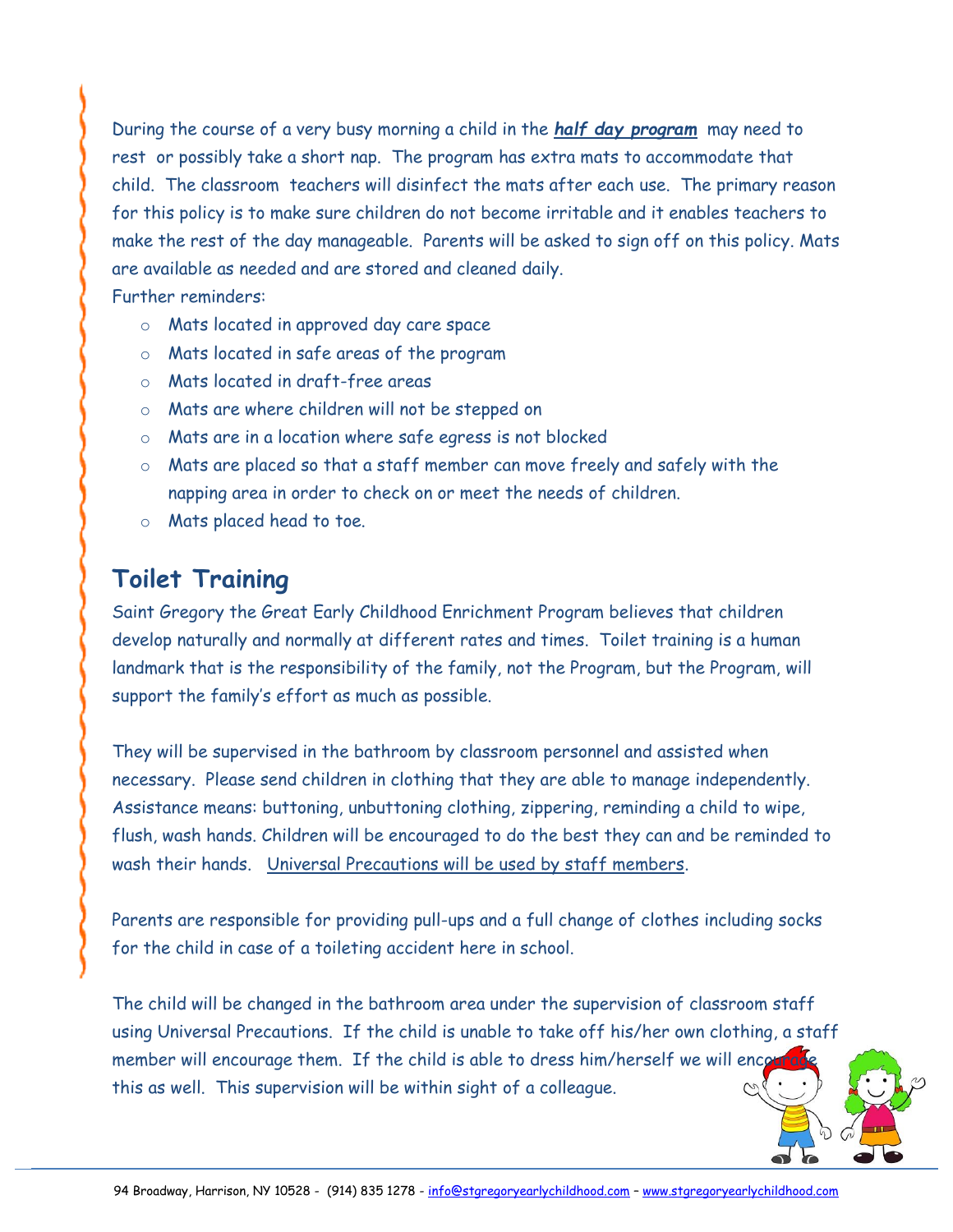We will change a child who has had a bowel accident and when this happens the clean-up must be within the presence of a colleague or family member.

Under NO CIRCUMSTANCES will the child remain in the classroom until cleaned. For children who are unable to use the toilet consistently the following procedures are in place:

- o Changing of pull-ups will be done in a designated private area. Parents are responsible for providing pull-ups for their child in case of a toileting accident here in school.
- o Staff will check children for signs that pull-ups are wet or contain feces regularly.
- o Pull-ups and clothing that are soiled by urine or feces are immediately placed in a plastic bag without avoidable handling and is disposed of.

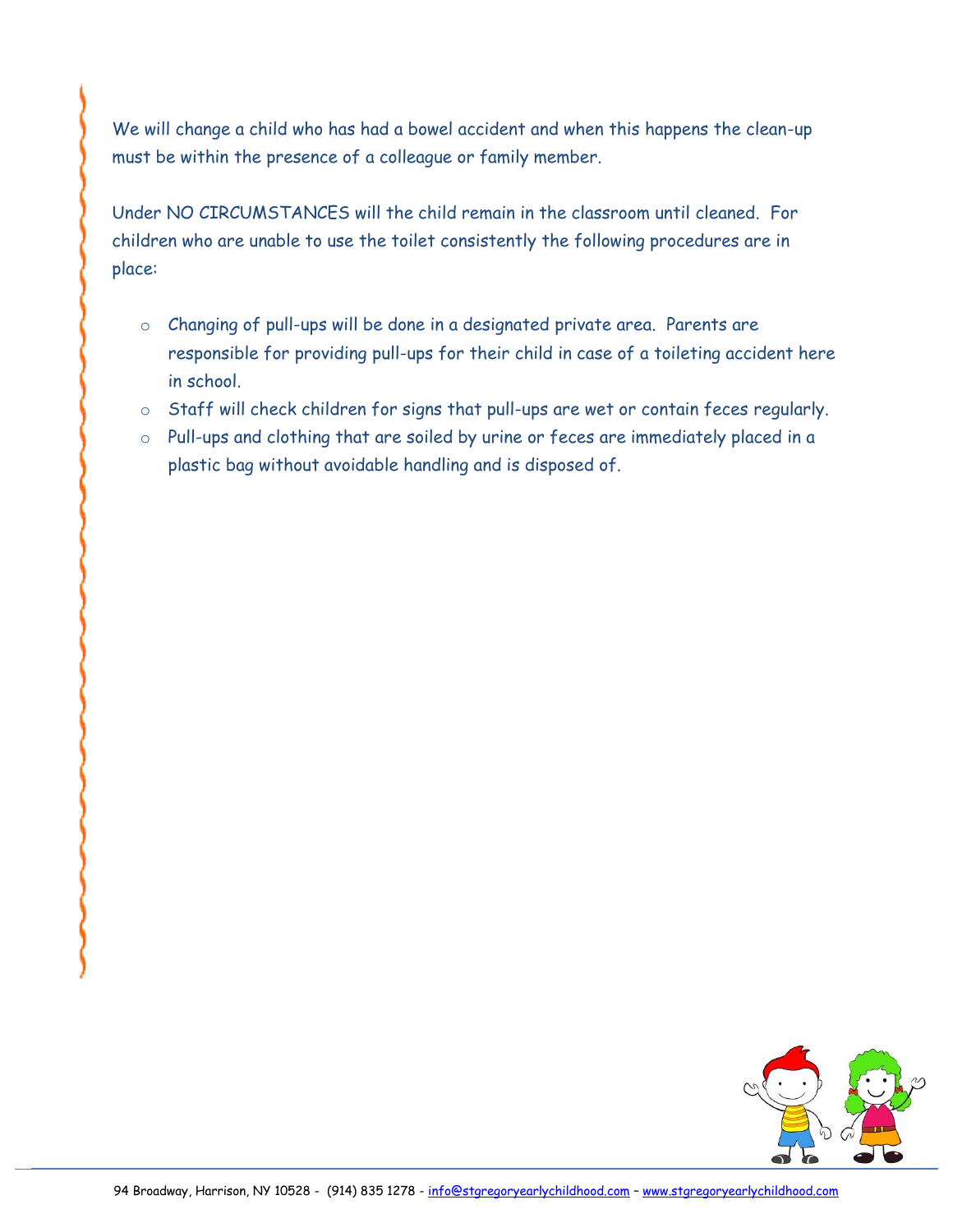# **CLASS SCHEDULES**

#### **Three Year Old Program options:**

- 3 mornings  $T.W$ , Th  $8:45$  a.m. to 11:30 a.m. \*
- $\bullet$  5 mornings M-F  $\qquad$  8:45 a.m. to 11:30 a.m.
- 5 mornings + 3 afternoons:
	- o Monday & Friday : 8:45 a.m. to 11:30 a.m.\*
	- o Tuesday-Thursday: 8:45 a.m. to 2:30 p.m.

#### **Four Year Old Program options:**

- 5 mornings M-F 8:45 a.m. to 11:30 a.m.
- 5 mornings + 3 afternoons:
	- $\circ$  Monday & Friday: 8:45 a.m. to 11:30 a.m.
	- o Tuesday-Thursday: 8:45 a.m. to 2:30 p.m.
- 5 full days M-F 8:45 a.m. to 2:30 p.m.

# **PAYMENTS**

There will be no refund or discount due to absenteeism or closure due to COVID-19. There is also a non-refundable \$225.00 registration fee per child due with the program application. Please be advised that once you select a specific program option, adjustments cannot be made unless we have an available opening. Students will be randomly placed at the sole discretion of the

Pre-School Director.

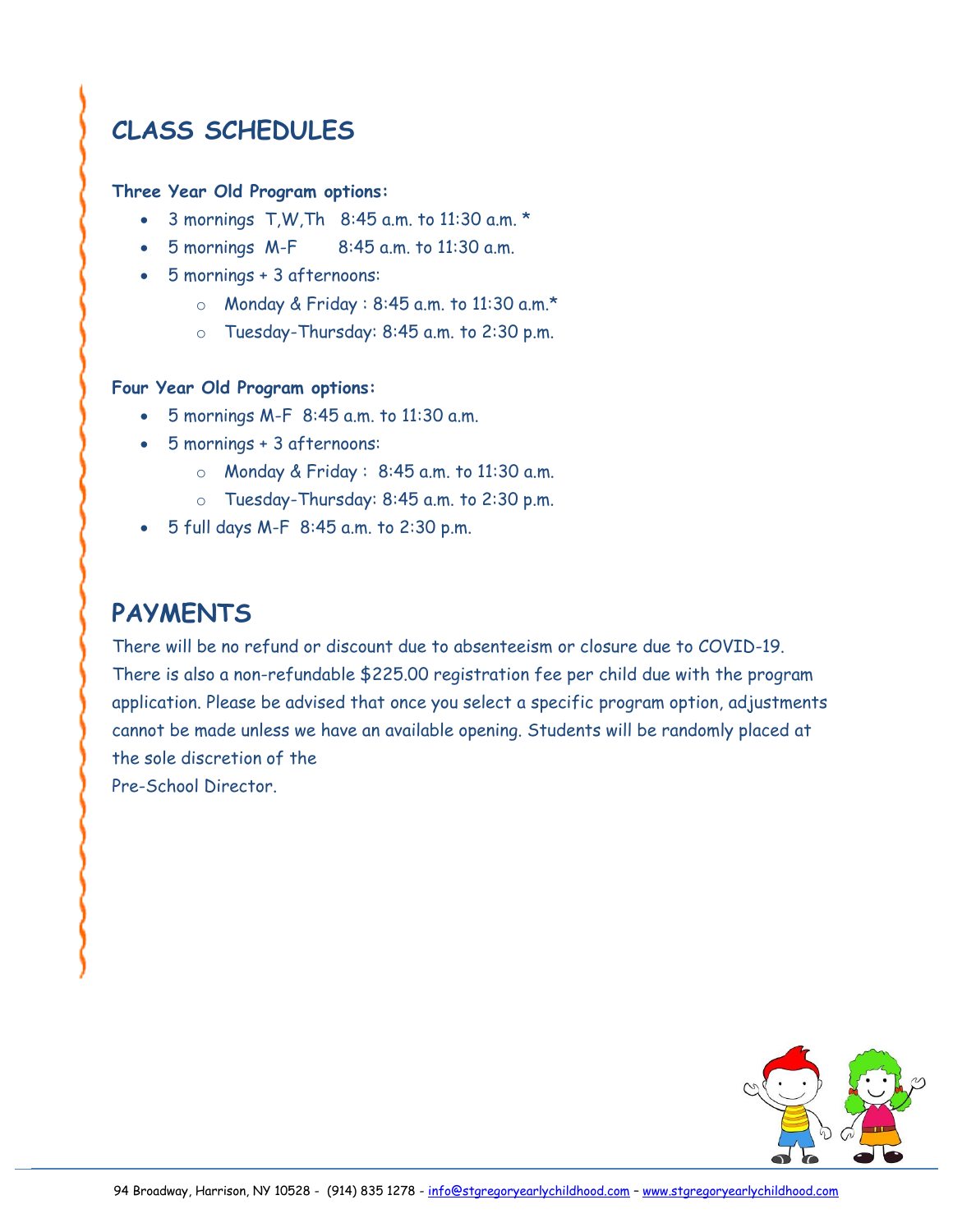# **Programs and Tuition**

Saint Gregory the Great Early Childhood Enrichment Program is a non-profit institution. The schools major source of income is from tuition. There is a non-refundable \$225 registration fee per child. The school provides tuition payment options to parents through Blackbaud Tuition Management formerly known as Smart Tuition, which is a Management Company that is set up exclusively to manage the schools financial needs by receiving tuition payments. There are several convenient payment schedules and methods available.

Each preschool family will receive a monthly tuition invoice based on the enrollment of each child. Tuition is due by the  $1<sup>st</sup>$  of each month.

A onetime registration fee of \$45 will be applied to your first tuition payment. A \$40 late fee with be issued for any payment not received by the  $5<sup>th</sup>$ . Also a \$35 fee is charged when the program receives a check that has insufficient funds. After two NSF checks tuition must be paid by a money order or certified bank check. Personal checks will not be accepted as payment.

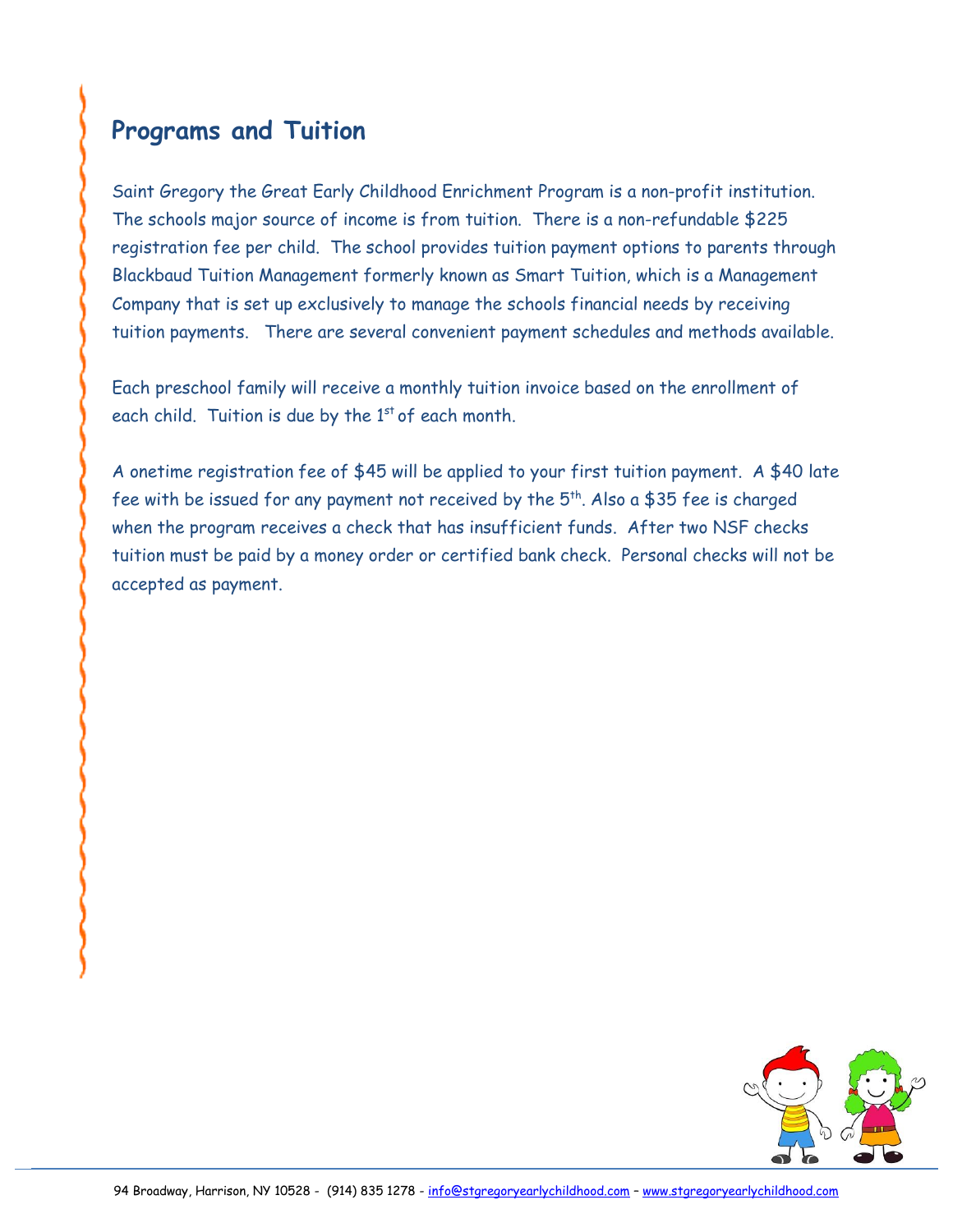#### **ADDITIONAL INFORMATION REGARDING SMART TUITION**

- There is an annual fee of \$45 per family per year for Smart Tuition to manage your account. This fee is included in your first statement.
- If you pay the full school year tuition  $before$  January  $1<sup>st</sup>$ , you do not have to pay the \$45 Smart Tuition fee. Speak to the school office if you are interested.

There Are 3 Payment Plan Options for Tuition:

- 1. Annually August 1st
- 2. Semi Annual August  $1<sup>st</sup>$  & January 2nd
- 3. 10 equal payments- starting August  $1<sup>st</sup>$  May 1st

## **PAYMENT OPTIONS**

3 Half Days Program (3 yr olds only): Tuition \$5113.00

- Annual: \$5113.00
- Semi Annual: \$2556.50
- 10 equal payments: \$511.30

#### 5 Half Days Program: Tuition \$7103.00

- Annual: \$7103.00
- Semi Annual: \$3551.50
- 10 equal payments: \$710.30

#### 5 Mornings + 3 Afternoons Program: Tuition \$9040.00

- Annual: \$9040.00
- Semi Annual: 4520.00
- 10 equal payments: \$904.00

#### 5 Full Days Program (4 yr olds only): Tuition \$9794.00

- Annual: \$9794.00
- Semi Annual: \$4897.00
- 10 equal payments: \$979.40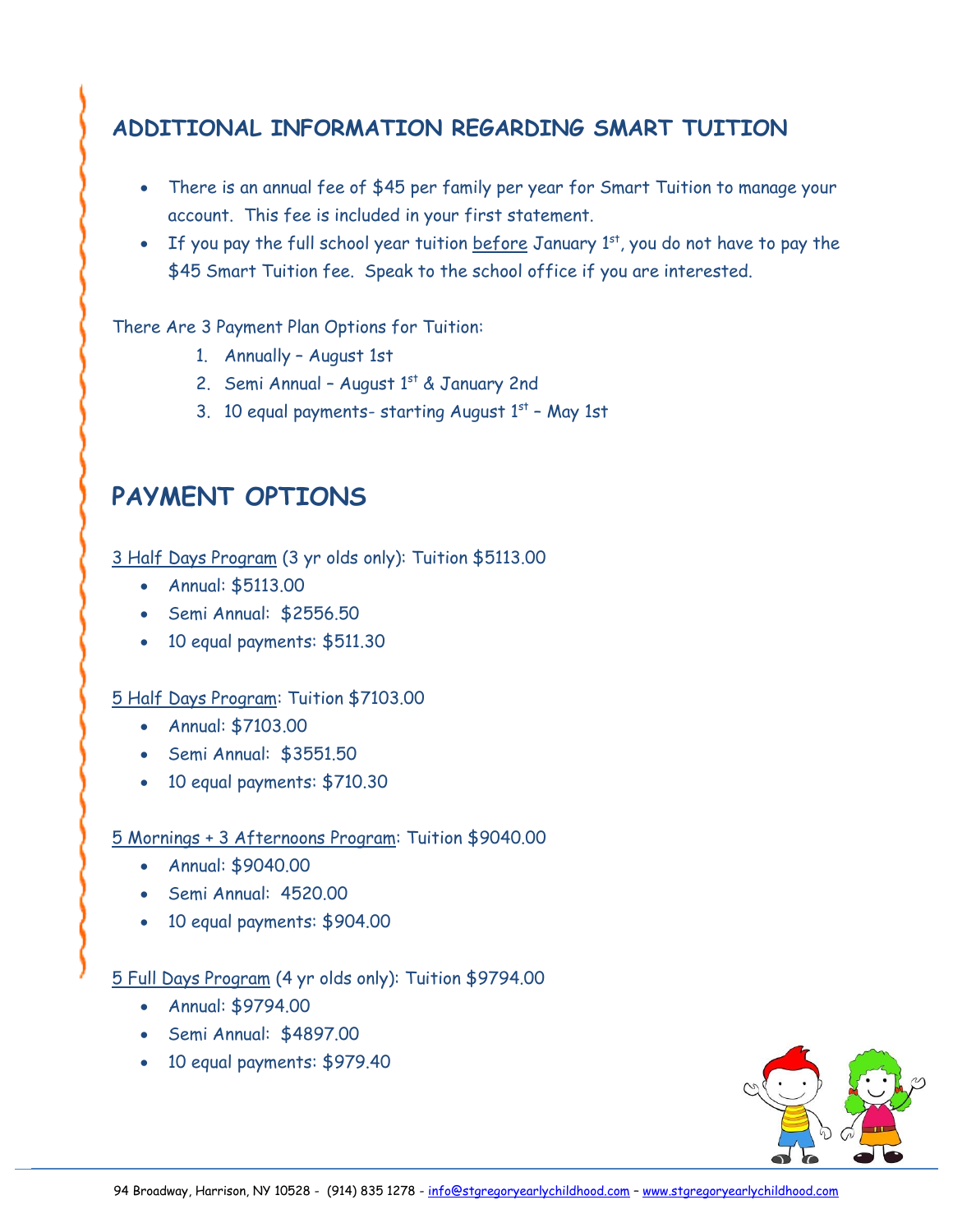## **Snacks**

Snack is an important part of a Pre School student's day. It is the parents' responsibility to provide a healthy snack for their child each day. This is a Nut Free school. Snacks will not be allowed if they contain nuts, nut oils or butters or were manufactured in a facility with peanuts and/or tree nuts. There are children with extreme allergies in our school and for this reason, we ask that you adhere to our strict \*No Nut Policy\* for the safety of everyone. Remember, this is a snack and not a meal.

Parents need to supply their child with an appropriate beverage. You may send in water in a plastic container. We suggest the small 8 oz. bottle. If you decide to send in juice, please make sure it is in a juice box containing 100% fruit juice. No glass bottles, please. Also, do not send in candy, cupcakes, chips, etc. and foods with artificial sweeteners. Our goal is to help your child learn to enjoy eating healthy foods. The healthy eating we're teaching now will benefit them for a lifetime.

*\*\*During the Covid-19 pandemic children must bring their own snacks and lunches. Food may not be shared by children.*

# **Food Allergies**

Parents of children with extreme allergies must send in a supply of appropriate snacks for their child in a labeled plastic storage container. The container should be labeled with the child's name, and the specific food allergy they have so that we may regulate exactly what foods they are exposed to, especially during Birthday and School Celebrations. Most items made in a store or bakery such as cupcakes, cake, and cookies are not peanut/tree nut safe. Also, parents will be notified in writing of special classroom activities involving food.